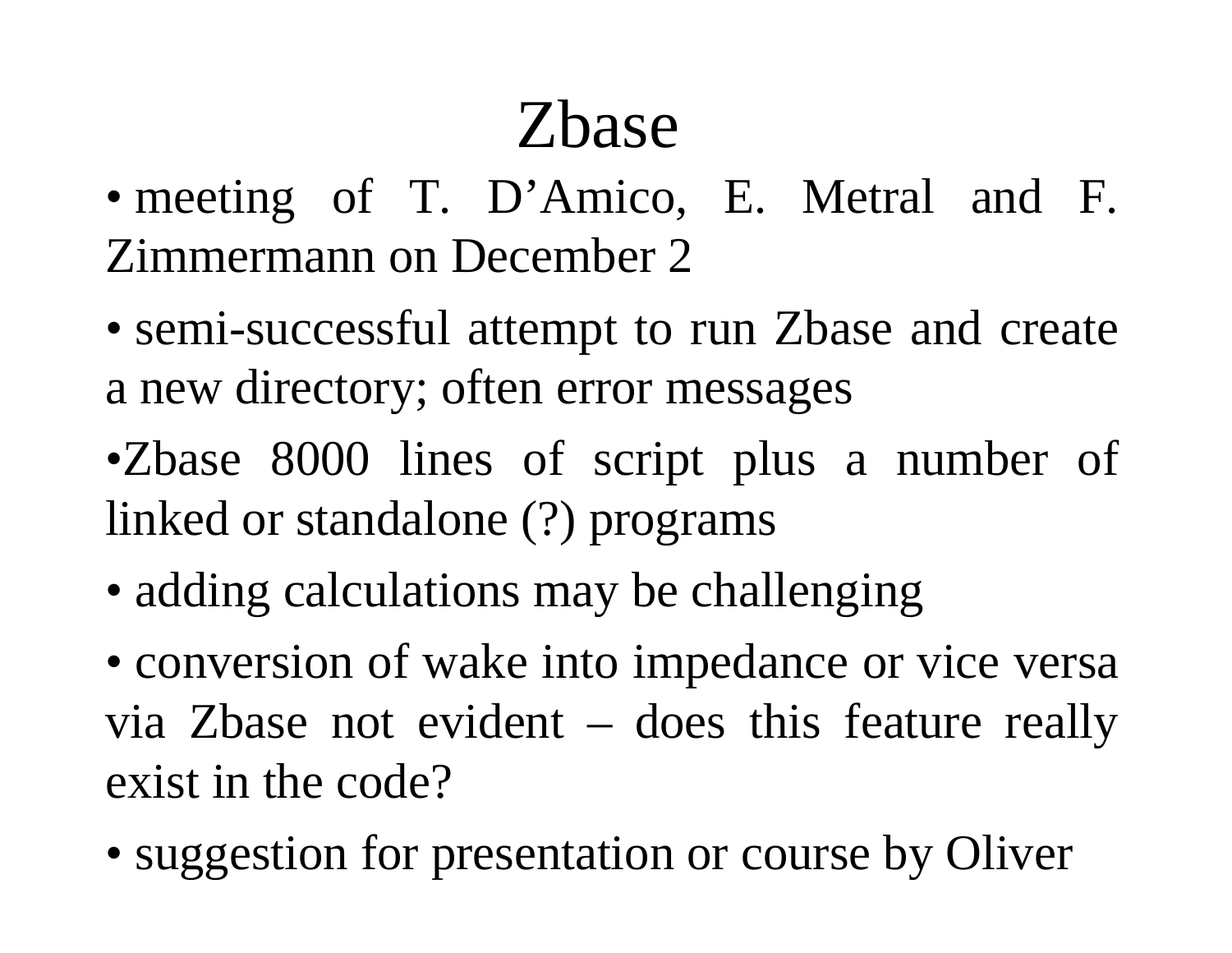## **Impedance of BPMs**

There are several types of BPMs. Most of the arc BPMs are buttons. They are discussed by D. Brandt et al. in LHC Project Note 284: Impedance of the LHC Arc Beam Position Monitors. The second type of BPMs are hybrid monitors, described by D. Brandt et al. in LHC Project Note 315: Impedance of the LHC *Hybrid Beam Position Monitors BPMC*. Finally, pure stripline monitors were discussed by L. Vos and A. Wagner, LHC Project Report 126 (1997) [longitudinal impedance only].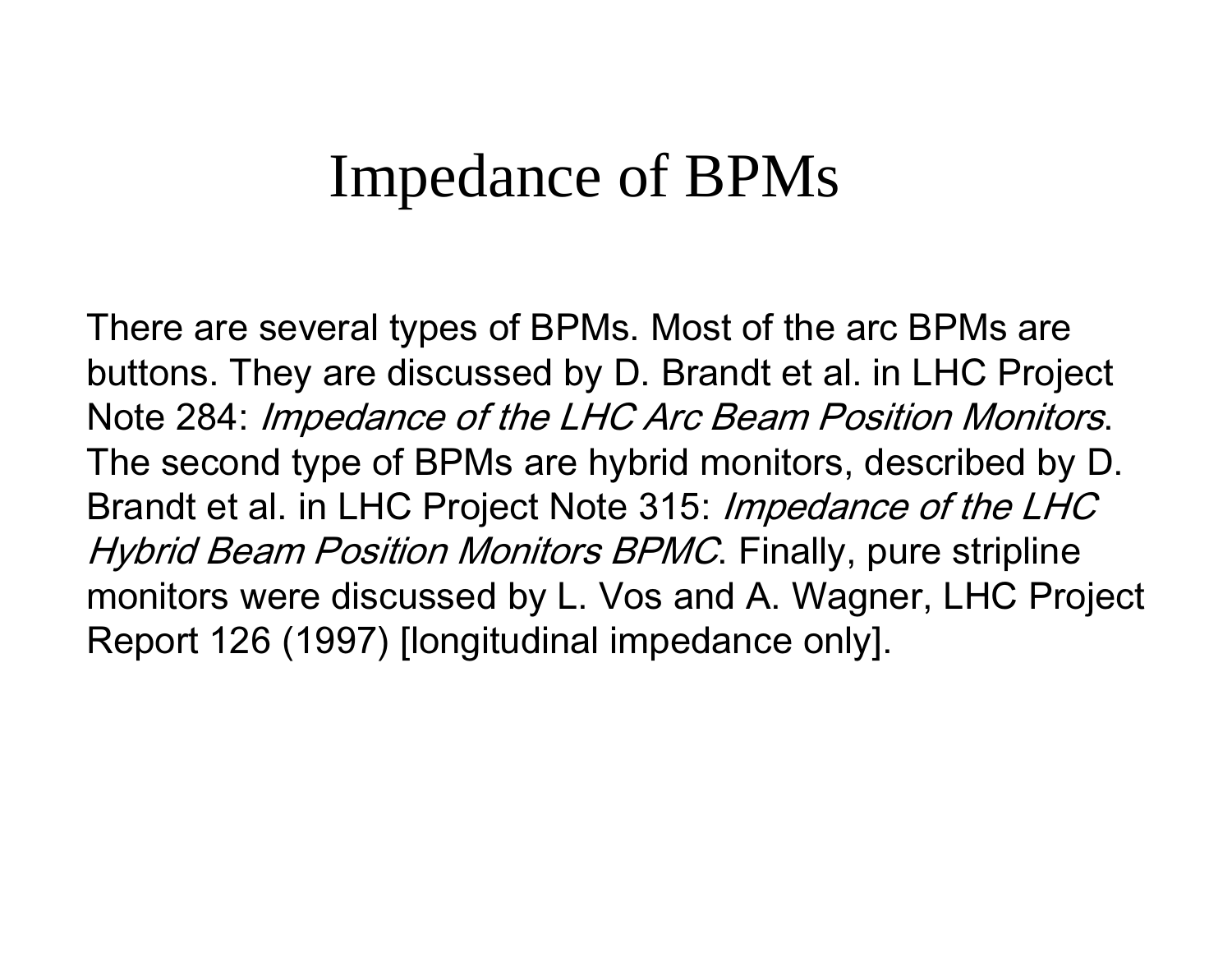## BPM Table from Rhodri Jones

| <b>Orbit System BPMs</b>  | <b>BPM</b> type       | Number           |  |
|---------------------------|-----------------------|------------------|--|
|                           |                       |                  |  |
|                           | QO BPM (Arc)          | 720              |  |
|                           | $QQ$ BPM (DS+Q7)      | $\overline{140}$ |  |
|                           | QO <mark>BPMR</mark>  | 36<br>24<br>12   |  |
|                           | <b>QO BPMYA</b>       |                  |  |
|                           | <b>QQ BPMYB</b>       |                  |  |
|                           | <b>BPMW</b>           | 36               |  |
|                           | <b>BPMWA</b>          | 8                |  |
|                           | <b>BPMWB</b>          | 16               |  |
|                           | <b>QO BPMC</b>        | 16               |  |
|                           | ର୍ଛ <mark>BPMS</mark> | 8<br>8           |  |
| ೧೦                        | <b>BPMSW</b>          |                  |  |
|                           | <b>BPMSX</b>          | 4                |  |
|                           | <b>BPMSY</b>          | 4                |  |
|                           | <b>Orbit Total</b>    | 1032             |  |
|                           |                       |                  |  |
| <b>Other Special BPMs</b> |                       |                  |  |
|                           | <b>BPRS</b>           | 8                |  |
|                           | <b>BPLS</b>           | 4                |  |
|                           | BPQS(H/V)             | 4                |  |
|                           | <b>BPQS</b>           | 2                |  |
|                           | <b>Mobile BPM</b>     | 8                |  |
|                           | <b>BPTX</b>           | 8                |  |
|                           | <b>BQMS</b>           | 4                |  |
|                           | <b>CNGS</b> target    | 1                |  |
|                           | BPMWC?                | 8                |  |
|                           | BPMWD?                | $\overline{2}$   |  |
|                           | BPMWE?                | $\overline{2}$   |  |
|                           | BPMWF?                | $\overline{2}$   |  |
|                           | <b>BPMRF</b>          | $\overline{2}$   |  |
|                           |                       |                  |  |

Correspondence between MAD, D. Brandt, and R. Jones not always evident.

## BPM data from D. Brandt's report & from LHC optics V 6.4

| <b>Type</b>  | Number/<br>ring | $\langle \beta_{x} \rangle$ [m] | $\langle \beta_{y} \rangle$ [m] | Re(Z/<br>$\mathbf{n}$<br>$[m\Omega]$ /<br>unit | Im(Z/n)<br>$[m\Omega]$<br>unit | Re(Zt)<br>[k $\Omega/m$ ]<br>/unit | Im(Zt)<br>[ $k\Omega/m$ ]<br>/unit |
|--------------|-----------------|---------------------------------|---------------------------------|------------------------------------------------|--------------------------------|------------------------------------|------------------------------------|
| Striplines?  |                 |                                 |                                 |                                                |                                |                                    |                                    |
| BPMC?        | 7 D. Brandt     |                                 |                                 | 0.0693                                         | 0.0754                         | 0.82                               | 1.615                              |
| <b>BPMSW</b> | 16              | 47.3 (inj)                      | 47.3 (inj)                      |                                                |                                |                                    |                                    |
|              |                 | 427.3                           | 427.3                           |                                                |                                |                                    |                                    |
|              | <b>MAD</b>      | (top)                           | (top)                           |                                                |                                |                                    |                                    |
| <b>BPMS</b>  | 32 <sup>2</sup> | $96.6 \, (\text{inj})$          | 94.3 (inj)                      |                                                |                                |                                    |                                    |
|              | <b>MAD</b>      | 1345 $(top)$                    | $1284$ (top)                    |                                                |                                |                                    |                                    |
| <b>BPMWB</b> | 8               | 84.9(i <sub>n</sub> )           | 73.1 (inj)                      |                                                |                                |                                    |                                    |
|              | <b>MAD</b>      | 579.0                           | 413.9                           |                                                |                                |                                    |                                    |
|              |                 | (top)                           | (top)                           |                                                |                                |                                    |                                    |
| <b>BPMR</b>  | 18              | $145.5 \; (inj)$                | $165.3 \; (inj)$                |                                                |                                |                                    |                                    |
|              |                 | 226.3                           | 198.6                           |                                                |                                |                                    |                                    |
|              | <b>MAD</b>      | (top)                           | (top)                           |                                                |                                |                                    |                                    |
| <b>BPMYA</b> | 12              | $280.3$ (inj)                   | $271.8$ (inj)                   |                                                |                                |                                    |                                    |
|              | <b>MAD</b>      | 546.2                           | 420.0                           |                                                |                                |                                    |                                    |
|              |                 | (top)                           | (top)                           |                                                |                                |                                    |                                    |
| <b>BPM</b>   | 466             | $102.4$ (inj)                   | $107.5$ (inj)                   | 0.0013                                         | 0.011                          | 0.02                               | 0.545                              |
|              | D. Brandt       | 102.4                           | 107.7                           |                                                |                                |                                    |                                    |
|              | <b>MAD</b>      | (top)                           | (top)                           |                                                |                                |                                    |                                    |